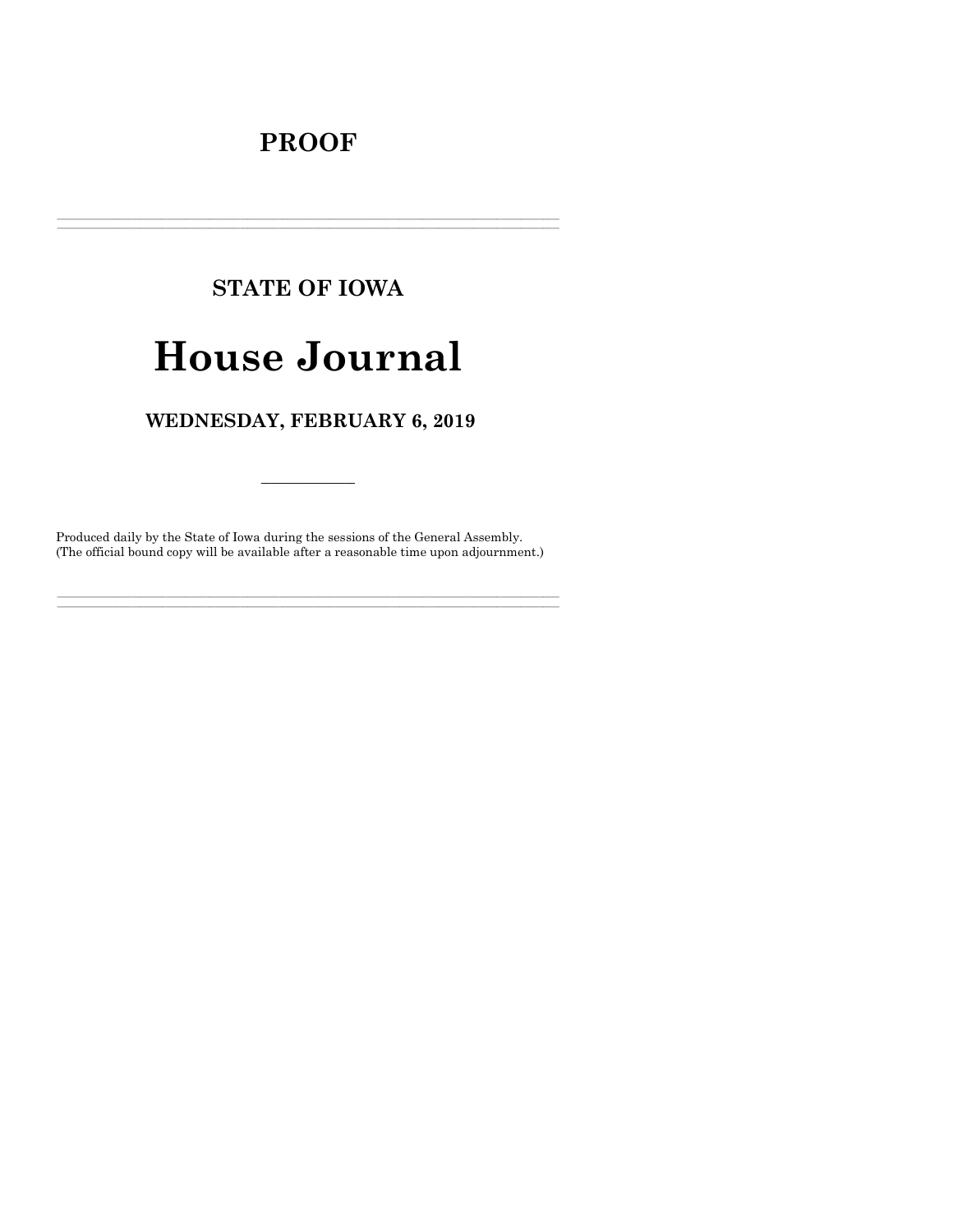# **JOURNAL OF THE HOUSE**

Twenty-fourth Calendar Day - Sixteenth Session Day

Hall of the House of Representatives Des Moines, Iowa, Wednesday, February 6, 2019

The House met pursuant to adjournment at 8:31 a.m., Speaker Upmeyer in the chair.

Prayer was offered by Pastor Dave Martin, Faith Church, Marshalltown. He was the guest of Fisher of Tama.

#### PLEDGE OF ALLEGIANCE

The Pledge of Allegiance was led by Jackson Helgevold, Page from Eagle Grove.

The Journal of Tuesday, February 5, 2019, was approved.

#### INTRODUCTION OF BILLS

**[House Joint Resolution 5,](https://www.legis.iowa.gov/legislation/BillBook?ga=88&ba=HJR5)** by Salmon, Fisher, Shipley, Gustafson, Baxter, Osmundson, Wheeler, Moore, Jacobsen, Dolecheck, Bacon, Gassman, Thompson, Jeneary, Gerhold, and Holt, a joint resolution proposing an amendment to the Constitution of the State of Iowa that the Constitution of the State of Iowa does not secure or protect a right to or require the funding of abortion.

Read first time and referred to committee on **Judiciary.**

**[House File 239,](https://www.legis.iowa.gov/legislation/BillBook?ga=88&ba=HF239)** by Kaufmann, a bill for an act relating to public utility crossings of railroad rights-of-way.

Read first time and referred to committee on **State Government.**

**[House File 240,](https://www.legis.iowa.gov/legislation/BillBook?ga=88&ba=HF240)** by Shipley, a bill for an act providing for exemptions for virtual currency from certain security and money transmission regulations.

Read first time and referred to committee on **Commerce.**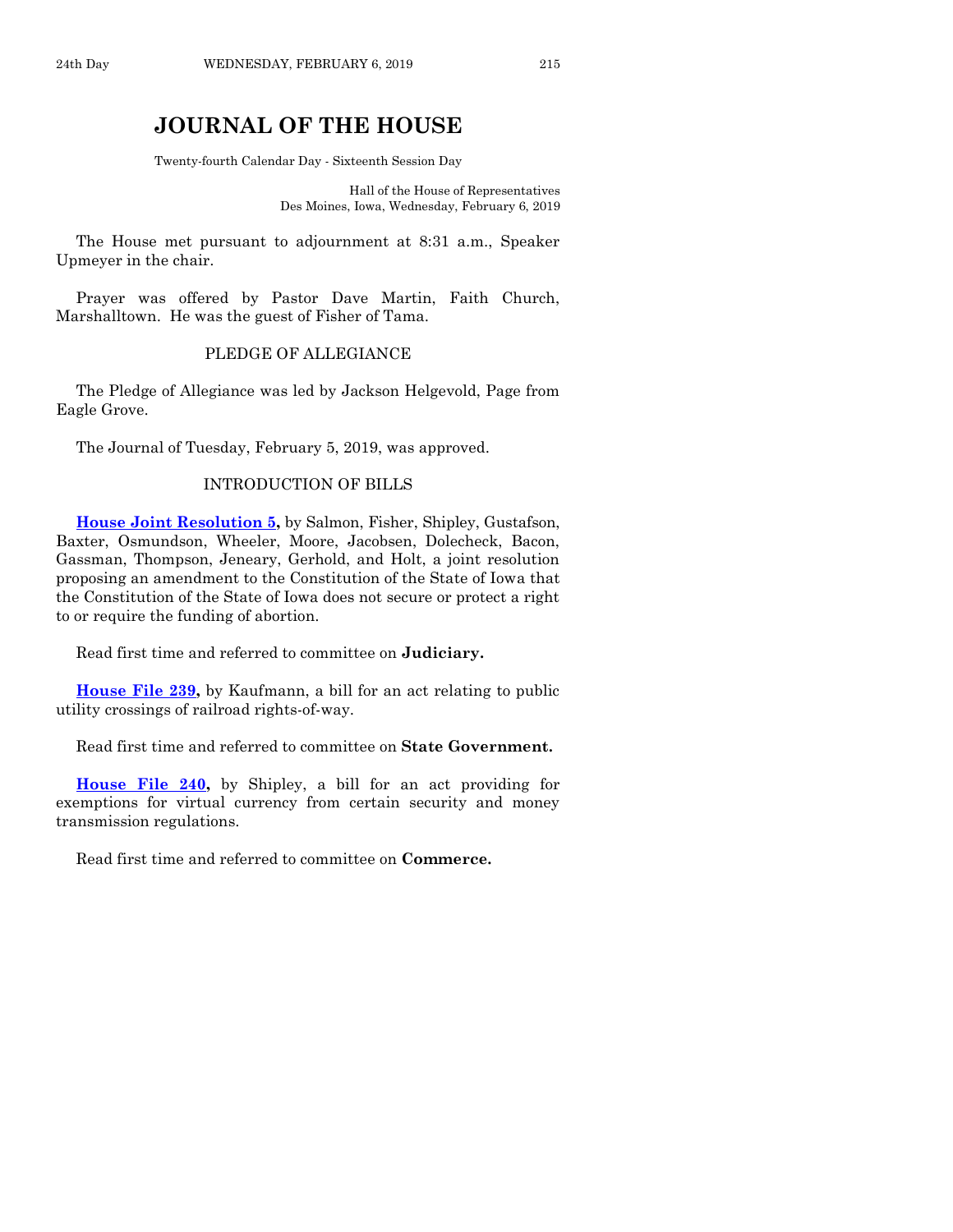**[House File 241,](https://www.legis.iowa.gov/legislation/BillBook?ga=88&ba=HF241)** by Shipley and Wheeler, a bill for an act relating to the adoption of a statement of free expression by the board of regents prior to the commencement of the fall 2019 academic calendar year.

Read first time and referred to committee on **Education.**

**[House File 242,](https://www.legis.iowa.gov/legislation/BillBook?ga=88&ba=HF242)** by Mascher, a bill for an act expanding the statewide preschool program to include certain five-year-old children and including effective date and applicability provisions.

Read first time and referred to committee on **Education.**

**[House File 243,](https://www.legis.iowa.gov/legislation/BillBook?ga=88&ba=HF243)** by Isenhart, a bill for an act relating to county funding of services for persons with substance-related disorders and co-occurring mental health and substance-related disorders, including intensive mental health services provided through access centers and intensive residential service homes, and including effective date provisions.

Read first time and referred to committee on **Human Resources.**

**[House File 244,](https://www.legis.iowa.gov/legislation/BillBook?ga=88&ba=HF244)** by Shipley, a bill for an act relating to massage therapy including the inclusion of massage therapy as a covered service under Medicaid managed care, the creation of an exemption from the computation of net income for the individual income tax of amounts paid for massage therapy, and including applicability provisions.

Read first time and referred to committee on **Human Resources.**

**[House File 245,](https://www.legis.iowa.gov/legislation/BillBook?ga=88&ba=HF245)** by Shipley, a bill for an act relating to yoga including the inclusion of yoga practice as a covered service under Medicaid managed care, the creation of an exemption from the computation of net income for the individual income tax of amounts paid for yoga equipment and yoga practice, and including applicability provisions.

Read first time and referred to committee on **Human Resources.**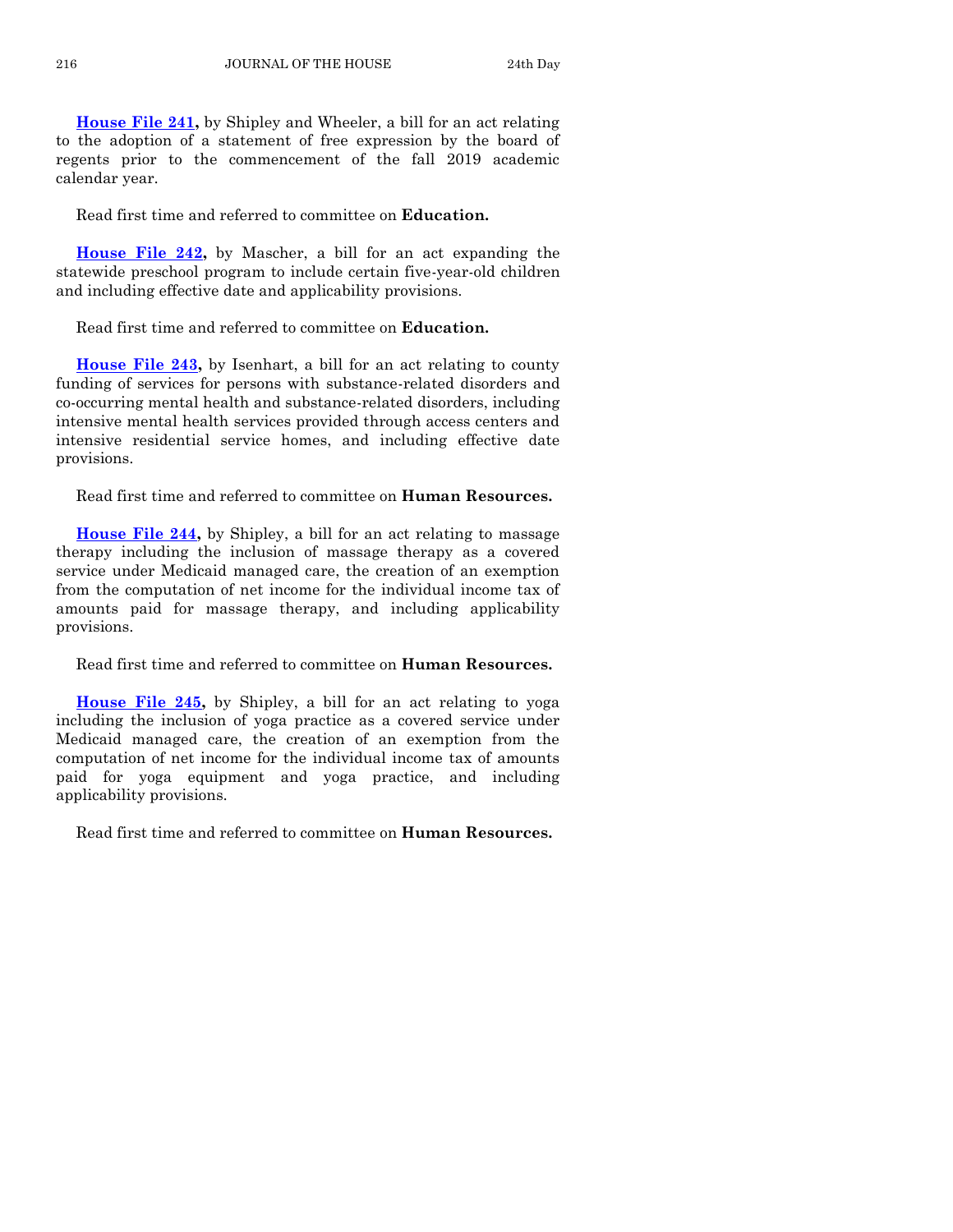**[House File 246,](https://www.legis.iowa.gov/legislation/BillBook?ga=88&ba=HF246)** by Shipley, a bill for an act establishing the immunization informed consent Act, and providing penalties.

Read first time and referred to committee on **Human Resources.**

**[House File 247,](https://www.legis.iowa.gov/legislation/BillBook?ga=88&ba=HF247)** by Shipley, a bill for an act relating to training and instruction of inmates for personal betterment and selfimprovement.

Read first time and referred to committee on **Public Safety.**

**[House File 248,](https://www.legis.iowa.gov/legislation/BillBook?ga=88&ba=HF248)** by Shipley, a bill for an act removing psilocybin and psilocyn from the list of substances classified as schedule I controlled substances under Iowa's uniform controlled substances Act.

Read first time and referred to committee on **Public Safety.**

**[House File 249,](https://www.legis.iowa.gov/legislation/BillBook?ga=88&ba=HF249)** by Shipley, a bill for an act relating to the classification of certain schedule I controlled substances.

Read first time and referred to committee on **Public Safety.**

**[House File 250,](https://www.legis.iowa.gov/legislation/BillBook?ga=88&ba=HF250)** by Shipley, a bill for an act relating to forfeiture of property for criminal offenses.

Read first time and referred to committee on **Public Safety.**

**[House File 251,](https://www.legis.iowa.gov/legislation/BillBook?ga=88&ba=HF251)** by Shipley, a bill for an act relating to reporting requirements and oversight of law enforcement agencies that seize and forfeit property under state or federal law.

Read first time and referred to committee on **Public Safety.**

**[House File 252,](https://www.legis.iowa.gov/legislation/BillBook?ga=88&ba=HF252)** by Mascher, a bill for an act providing that the public retirement systems committee study the feasibility of authorizing internal investment management for the Iowa public retirement system.

Read first time and referred to committee on **State Government.**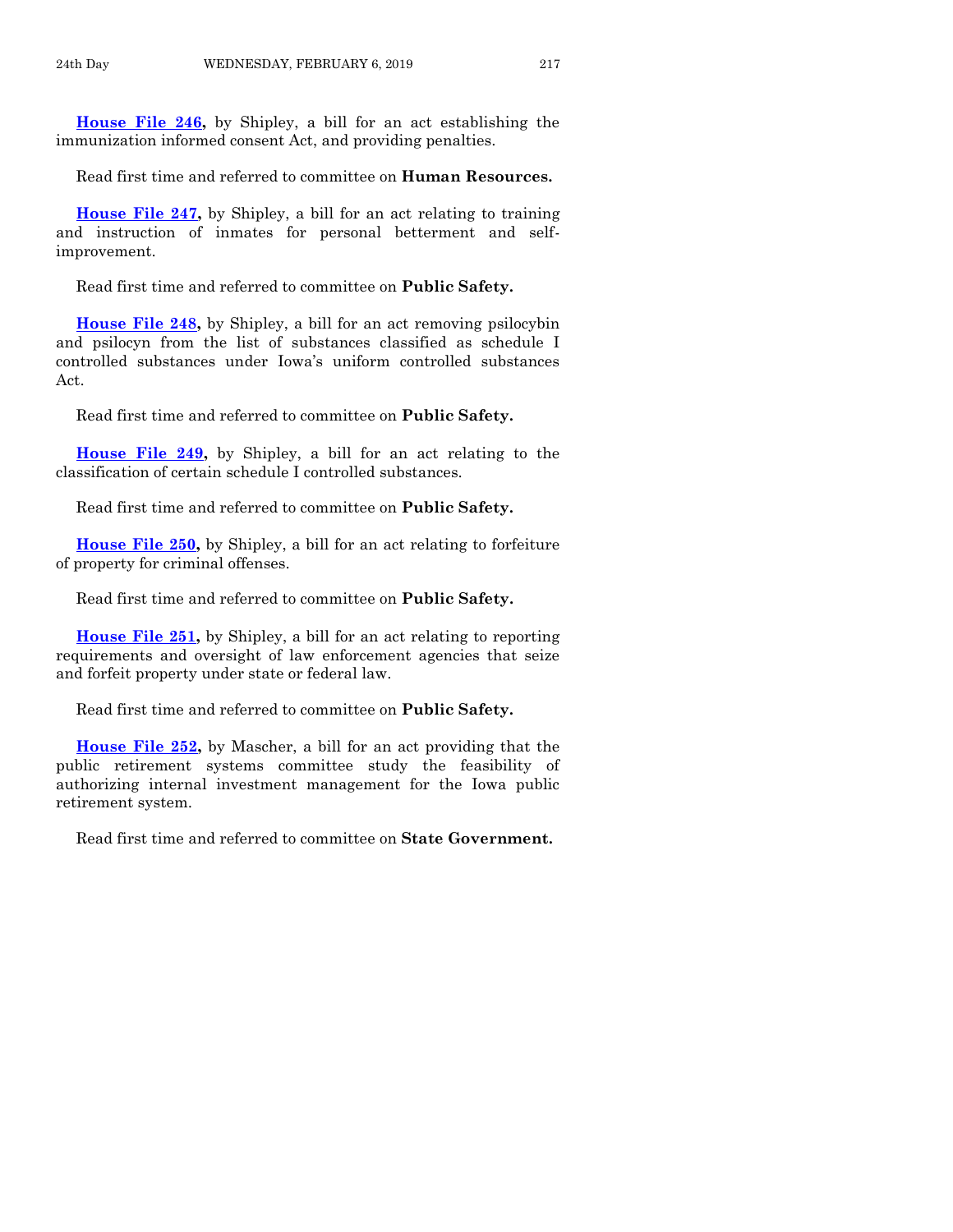**[House File 253,](https://www.legis.iowa.gov/legislation/BillBook?ga=88&ba=HF253)** by Shipley, a bill for an act prohibiting the use of automated or remote systems for traffic law enforcement, requiring the removal of existing systems, and including effective date provisions.

Read first time and referred to committee on **Transportation.**

**[House File 254,](https://www.legis.iowa.gov/legislation/BillBook?ga=88&ba=HF254)** by Shipley, a bill for an act authorizing a property tax exemption for certain property used for shared services and business assistance and including applicability provisions.

Read first time and referred to committee on **Ways and Means.**

**[House File 255,](https://www.legis.iowa.gov/legislation/BillBook?ga=88&ba=HF255)** by Shipley, a bill for an act relating to the taxation of virtual currencies, and including retroactive applicability provisions.

Read first time and referred to committee on **Ways and Means.**

**[House File 256,](https://www.legis.iowa.gov/legislation/BillBook?ga=88&ba=HF256)** by Wheeler, a bill for an act relating to licensing fees collected by the board of educational examiners and deposited in the general fund of the state, and including effective date provisions.

Read first time and referred to committee on **Education.**

**[House File 257,](https://www.legis.iowa.gov/legislation/BillBook?ga=88&ba=HF257)** by Salmon, Gassman, Baxter, Shipley, Wheeler, Holt, Jacobsen, Wills, Gustafson, Osmundson, Kerr, Moore, Lundgren, Dolecheck, Fisher, Bacon, and Thompson, a bill for an act relating to the distribution of certain funds for abortions.

Read first time and referred to committee on **Human Resources.**

**[House File 258,](https://www.legis.iowa.gov/legislation/BillBook?ga=88&ba=HF258)** by Salmon, Holt, Gassman, Baxter, Gustafson, Shipley, Wheeler, Jacobsen, Osmundson, Kerr, Moore, Lundgren, McKean, Dolecheck, Fisher, Bacon, and Thompson, a bill for an act relating to the standard of judicial review and providing a claim or defense when a state action burdens a person's exercise of religion, and including effective date provisions.

Read first time and referred to committee on **Judiciary.**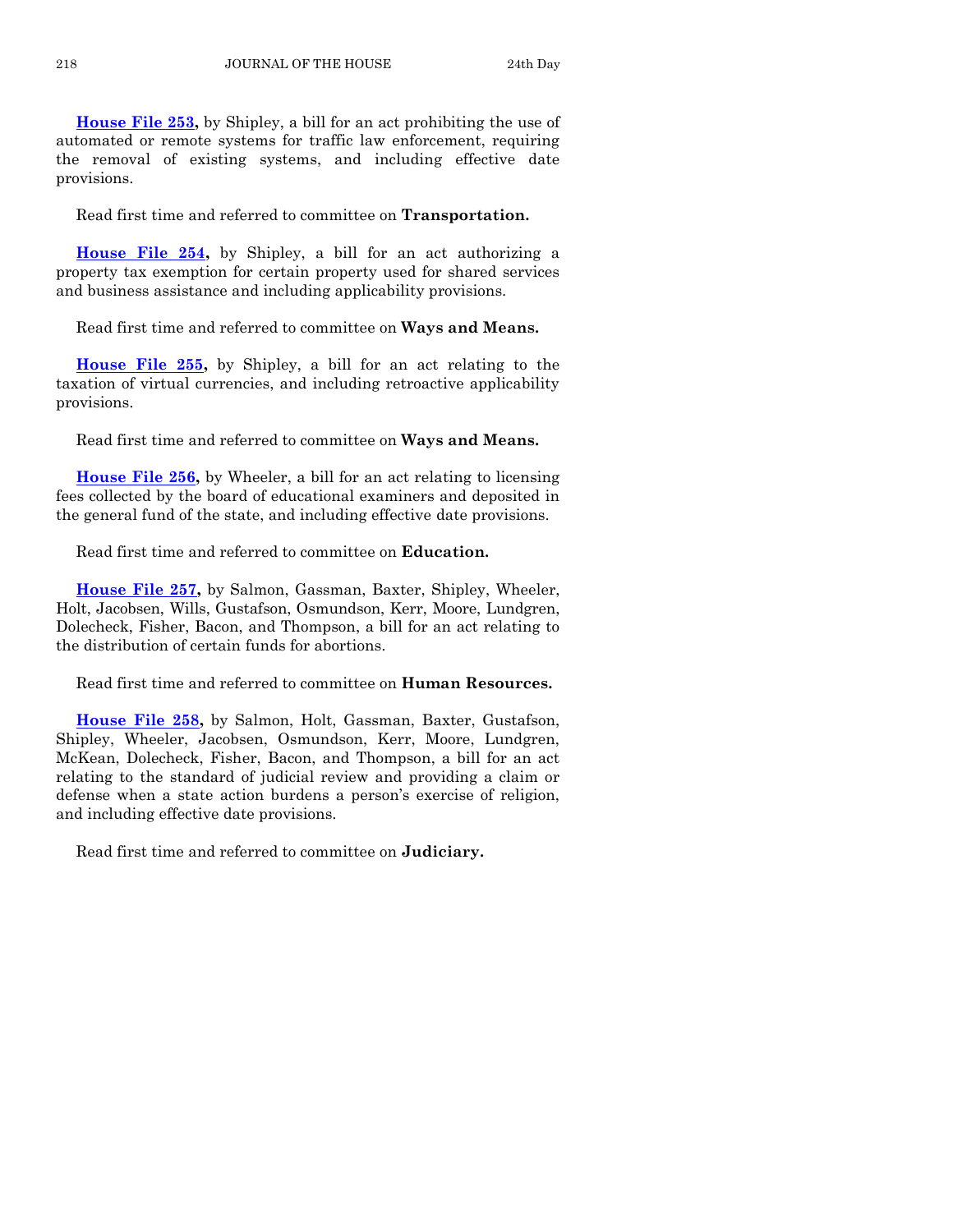**[House File 259,](https://www.legis.iowa.gov/legislation/BillBook?ga=88&ba=HF259)** by Windschitl, a bill for an act relating to the carrying, possession, or transportation of weapons on school grounds, at places of employment, at certain entertainment venues owned or operated by a political subdivision, and in county courthouses.

Read first time and referred to committee on **Public Safety.**

**[House File 260,](https://www.legis.iowa.gov/legislation/BillBook?ga=88&ba=HF260)** by committee on Commerce, a bill for an act relating to permissible interest rates and charges for certain loans.

Read first time and placed on the **calendar.**

**[House File 261,](https://www.legis.iowa.gov/legislation/BillBook?ga=88&ba=HF261)** by committee on Commerce, a bill for an act relating to the removal of city utility board members, and including effective date provisions.

Read first time and placed on the **calendar.**

**[House File 262,](https://www.legis.iowa.gov/legislation/BillBook?ga=88&ba=HF262)** by committee on Commerce, a bill for an act prohibiting pyramid promotional schemes and making penalties applicable.

Read first time and placed on the **calendar.**

**[House File 263,](https://www.legis.iowa.gov/legislation/BillBook?ga=88&ba=HF263)** by committee on Commerce, a bill for an act relating to application fees for certain consumer loans.

Read first time and placed on the **calendar.**

**[House File 264,](https://www.legis.iowa.gov/legislation/BillBook?ga=88&ba=HF264)** by committee on Commerce, a bill for an act relating to the division of domestic stock insurers.

Read first time and placed on the **calendar.**

**[House File 265,](https://www.legis.iowa.gov/legislation/BillBook?ga=88&ba=HF265)** by committee on Judiciary, a bill for an act relating to the confidentiality of search warrant information in a criminal case resulting in an acquittal or a dismissal.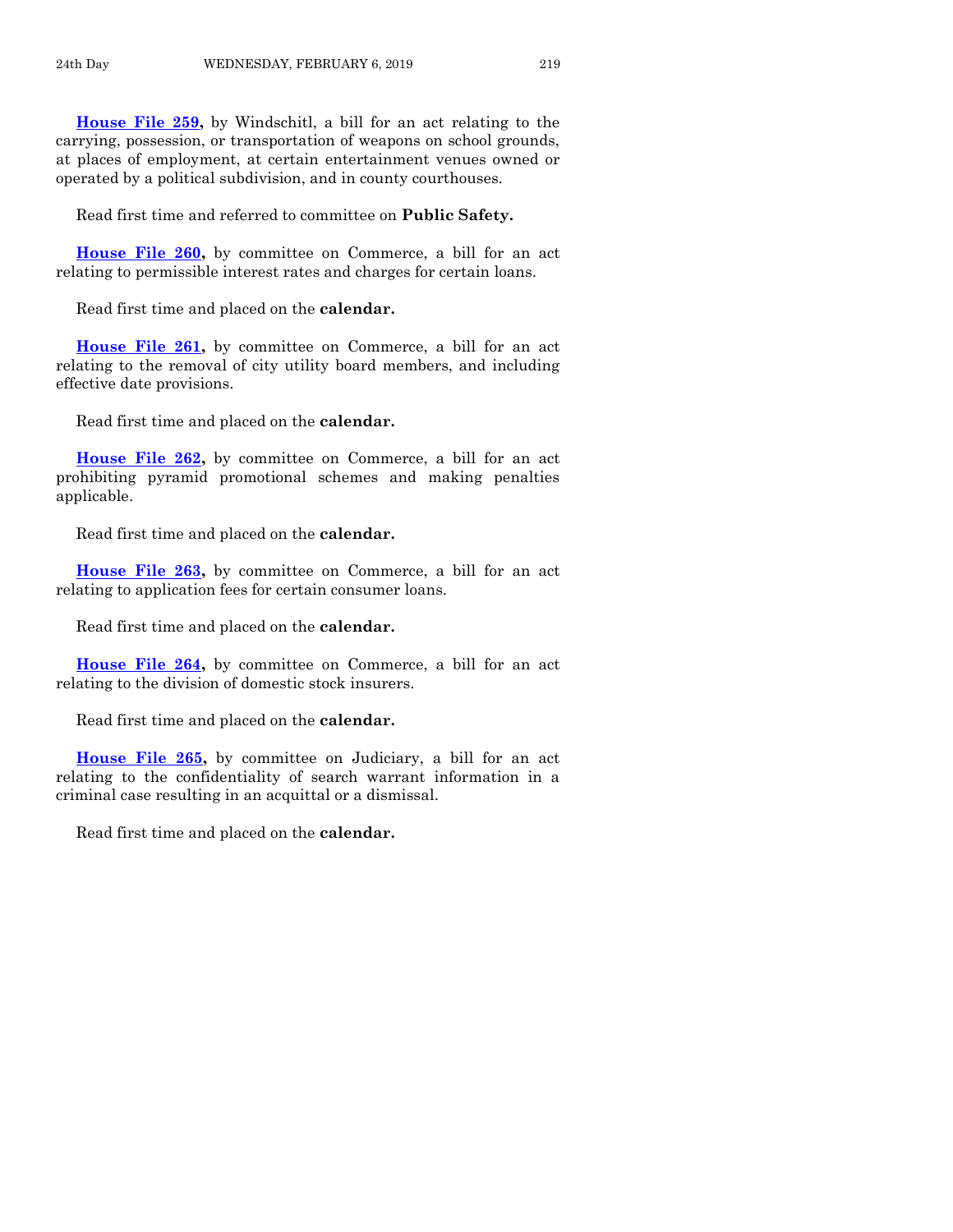**[House File 266,](https://www.legis.iowa.gov/legislation/BillBook?ga=88&ba=HF266)** by committee on Judiciary, a bill for an act relating to the civil commitment of sexually violent predators.

Read first time and placed on the **calendar.**

**[House File 267,](https://www.legis.iowa.gov/legislation/BillBook?ga=88&ba=HF267)** by committee on Judiciary, a bill for an act relating to clerks of court, including the number of counties in which a clerk may serve and residency requirements.

Read first time and placed on the **calendar.**

**[House File 268,](https://www.legis.iowa.gov/legislation/BillBook?ga=88&ba=HF268)** by Hinson, a bill for an act requiring the department of management to establish and operate a searchable internet site containing budget, audit, and financial information of school districts.

Read first time and referred to committee on **Appropriations.**

**[House File 269,](https://www.legis.iowa.gov/legislation/BillBook?ga=88&ba=HF269)** by Isenhart, a bill for an act relating to utility cost disclosures in connection with rental properties, providing penalties, and including applicability provisions.

Read first time and referred to committee on **Commerce.**

**[House File 270,](https://www.legis.iowa.gov/legislation/BillBook?ga=88&ba=HF270)** by Bearinger, a bill for an act relating to the testing of well water of dwelling units and mobile home spaces prior to entering into rental agreements.

Read first time and referred to committee on **Commerce.**

**[House File 271,](https://www.legis.iowa.gov/legislation/BillBook?ga=88&ba=HF271)** by Mascher, a bill for an act relating to the calculation and use of certain school district and area education agency categorical funding supplements and including applicability provisions.

Read first time and referred to committee on **Education.**

**[House File 272,](https://www.legis.iowa.gov/legislation/BillBook?ga=88&ba=HF272)** by Mascher, a bill for an act relating to private instruction by adding reporting requirements and requiring school districts to conduct health and safety visits for children placed under independent private instruction or private instruction.

Read first time and referred to committee on **Education.**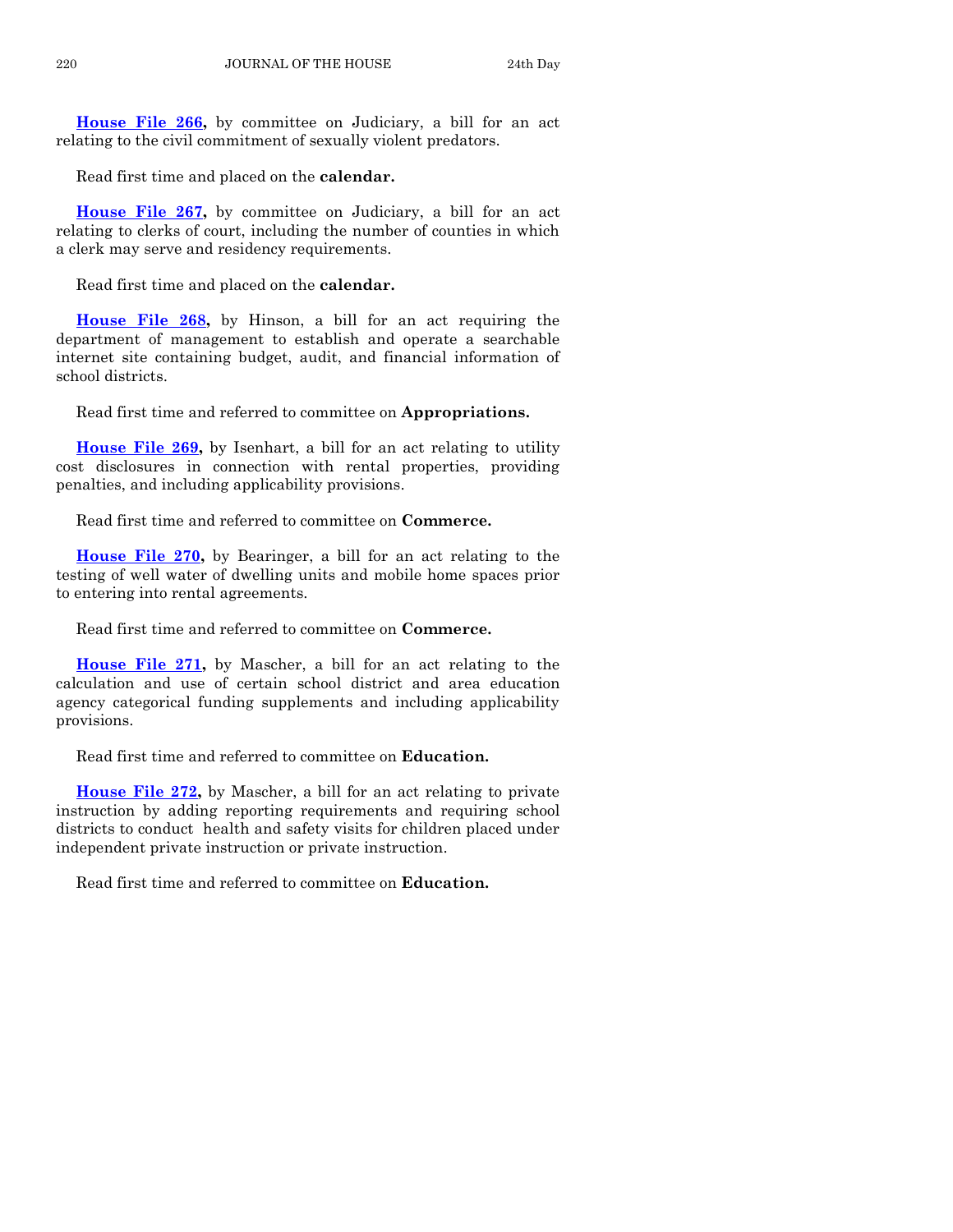**[House File 273,](https://www.legis.iowa.gov/legislation/BillBook?ga=88&ba=HF273)** by Mascher, a bill for an act expanding the eligibility for the statewide preschool program and including applicability provisions.

Read first time and referred to committee on **Education.**

**[House File 274,](https://www.legis.iowa.gov/legislation/BillBook?ga=88&ba=HF274)** by Hinson, a bill for an act requiring the department of education to compile reports on physical education programs in school districts.

Read first time and referred to committee on **Education.**

**[House File 275,](https://www.legis.iowa.gov/legislation/BillBook?ga=88&ba=HF275)** by Mascher, a bill for an act establishing appropriations to accounts within the early childhood Iowa fund.

Read first time and referred to committee on **Education.**

**[House File 276,](https://www.legis.iowa.gov/legislation/BillBook?ga=88&ba=HF276)** by Salmon, Holt, Gassman, Gustafson, Baxter, Shipley, Wheeler, Jacobsen, Osmundson, Fisher, and Thompson, a bill for an act relating to speech and expression at public institutions of higher education, providing for remedies, and including effective date provisions.

Read first time and referred to committee on **Judiciary.**

**[House File 277,](https://www.legis.iowa.gov/legislation/BillBook?ga=88&ba=HF277)** by Maxwell, a bill for an act creating a tax credit against the individual and corporate income taxes, the franchise tax, insurance premiums tax, and the moneys and credits tax for a charitable contribution to certain institutions engaged in regenerative medicine research and including applicability provisions.

Read first time and referred to committee on **Ways and Means.**

**[House File 278,](https://www.legis.iowa.gov/legislation/BillBook?ga=88&ba=HF278)** by Jacoby, a bill for an act relating to the taxation under the state corporate income tax, franchise tax, and insurance companies tax of compensation paid by a publicly held corporation to its chief executive officer, and including applicability provisions.

Read first time and referred to committee on **Ways and Means.**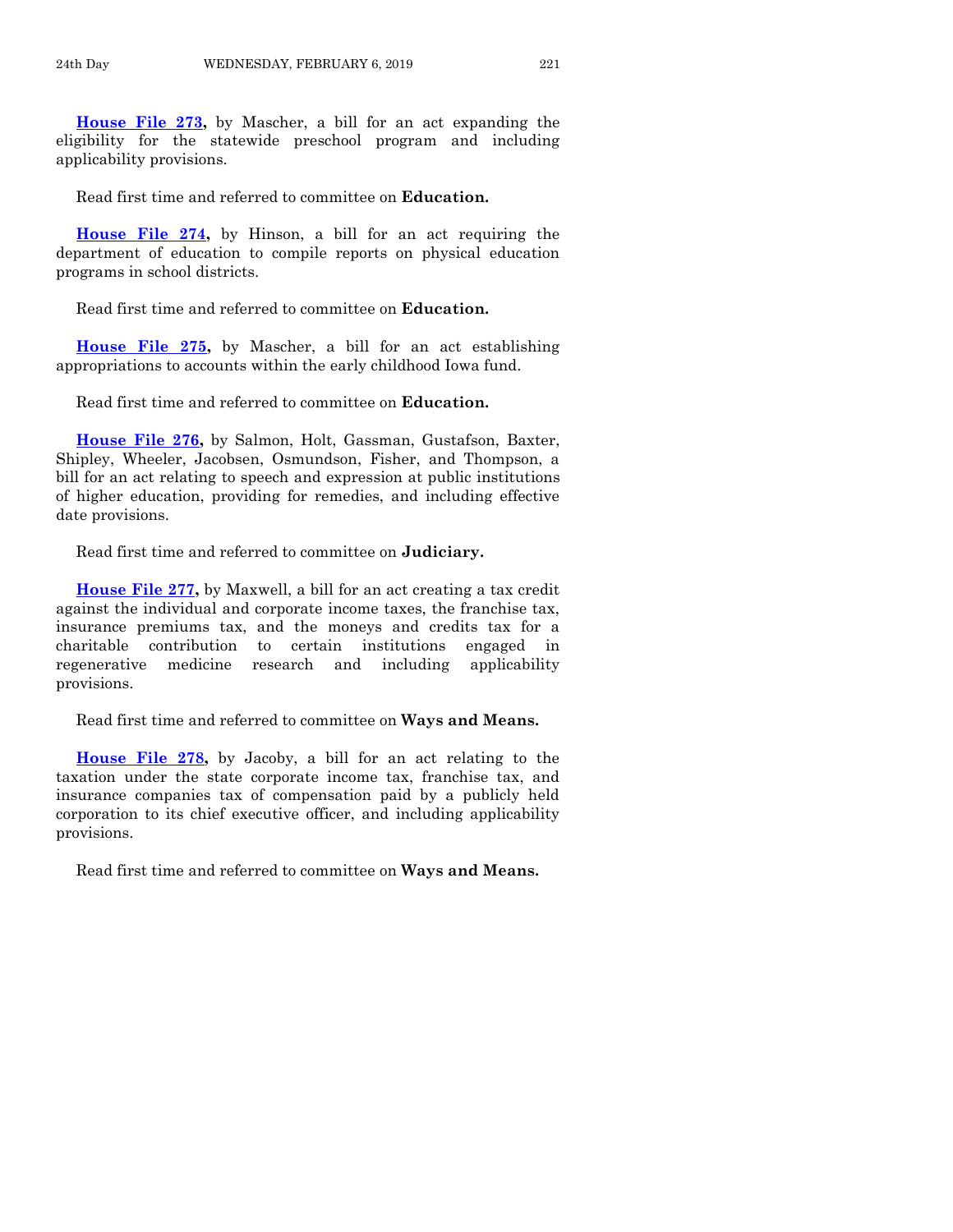**[House File 279,](https://www.legis.iowa.gov/legislation/BillBook?ga=88&ba=HF279)** by Jones, Paustian, and McKean, a bill for an act abolishing county compensation boards.

Read first time and referred to committee on **Local Government.**

**[House File 280,](https://www.legis.iowa.gov/legislation/BillBook?ga=88&ba=HF280)** by Wolfe, a bill for an act relating to firearm or offensive weapon possession by convicted felons and certain juveniles adjudicated as delinquent, and providing penalties.

Read first time and referred to committee on **Public Safety.**

**[House File 281,](https://www.legis.iowa.gov/legislation/BillBook?ga=88&ba=HF281)** by Kaufmann, a bill for an act relating to the definition of medical cannabidiol.

Read first time and referred to committee on **Public Safety.**

**[House File 282,](https://www.legis.iowa.gov/legislation/BillBook?ga=88&ba=HF282)** by Kaufmann, a bill for an act relating to the regulation of medical cannabidiol, by altering the list of debilitating medical conditions and changing the definition of medical cannabidiol under the medical cannabidiol Act, and exempting sales of medical cannabidiol products from Iowa sales tax.

Read first time and referred to committee on **Public Safety.**

On motion by Hagenow of Dallas, the House was recessed at 8:47 a.m., until the conclusion of the afternoon committee blocks.

# AFTERNOON SESSION

The House reconvened at 4:45 p.m., Speaker Upmeyer in the chair.

# INTRODUCTION OF BILLS

**[House Joint Resolution 6,](https://www.legis.iowa.gov/legislation/BillBook?ga=88&ba=HJR6)** by committee on State Government, a joint resolution proposing an amendment to the Constitution of the State of Iowa relating to the gubernatorial line of succession.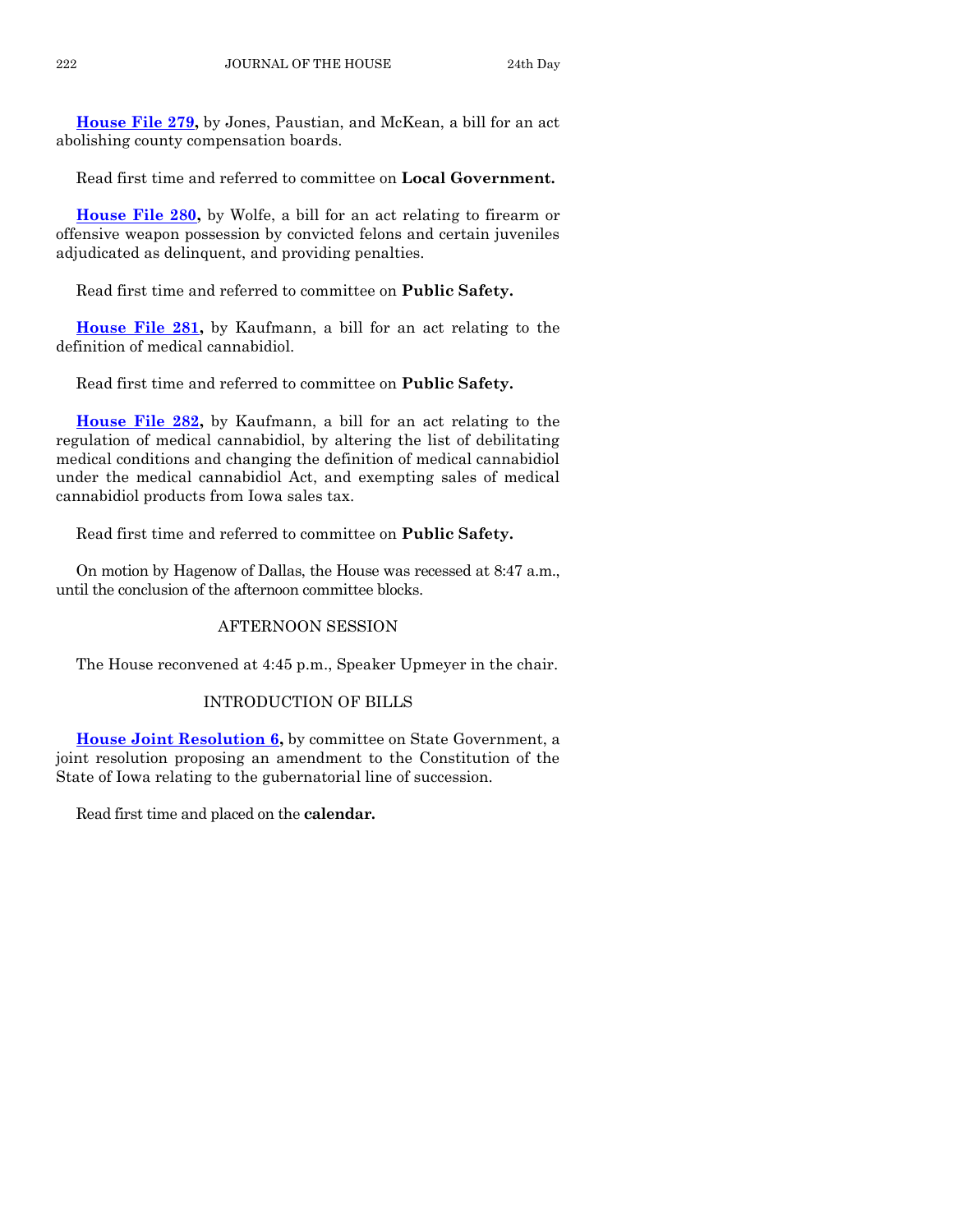**[House File 283,](https://www.legis.iowa.gov/legislation/BillBook?ga=88&ba=HF283)** by Brown-Powers, a bill for an act relating to the regulation of tanning facilities and making penalties applicable.

Read first time and referred to committee on **Human Resources.**

**[House File 284,](https://www.legis.iowa.gov/legislation/BillBook?ga=88&ba=HF284)** by Brown-Powers, a bill for an act relating to the evaluation of Medicaid-managed care long-term services and supports.

Read first time and referred to committee on **Human Resources.**

**[House File 285,](https://www.legis.iowa.gov/legislation/BillBook?ga=88&ba=HF285)** by McKean, a bill for an act relating to certain political communications and voluntary ethics statements and making penalties applicable.

Read first time and referred to committee on **State Government.**

**[House File 286,](https://www.legis.iowa.gov/legislation/BillBook?ga=88&ba=HF286)** by B. Meyer, a bill for an act relating to the creation of a green alert program for missing veterans-at-risk.

Read first time and referred to committee on **State Government.**

**[House File 287,](https://www.legis.iowa.gov/legislation/BillBook?ga=88&ba=HF287)** by Jacoby, Kaufmann, Mohr, Olson, B. Meyer, Wessel-Kroeschell, Isenhart, Hunter, Abdul-Samad, R. Smith, James, Nielsen, Kacena, Thede, Anderson, Kurtz, Cohoon, Gaskill, and Kressig, a bill for an act relating to the midwest interstate passenger rail compact, and including effective date provisions.

Read first time and referred to committee on **Transportation.**

**[House File 288,](https://www.legis.iowa.gov/legislation/BillBook?ga=88&ba=HF288)** by committee on Veterans Affairs, a bill for an act relating to military and veterans benefits.

Read first time and placed on the **calendar.**

**[House File 289,](https://www.legis.iowa.gov/legislation/BillBook?ga=88&ba=HF289)** by committee on Veterans Affairs, a bill for an act concerning the distribution of gambling game receipts for charitable purposes.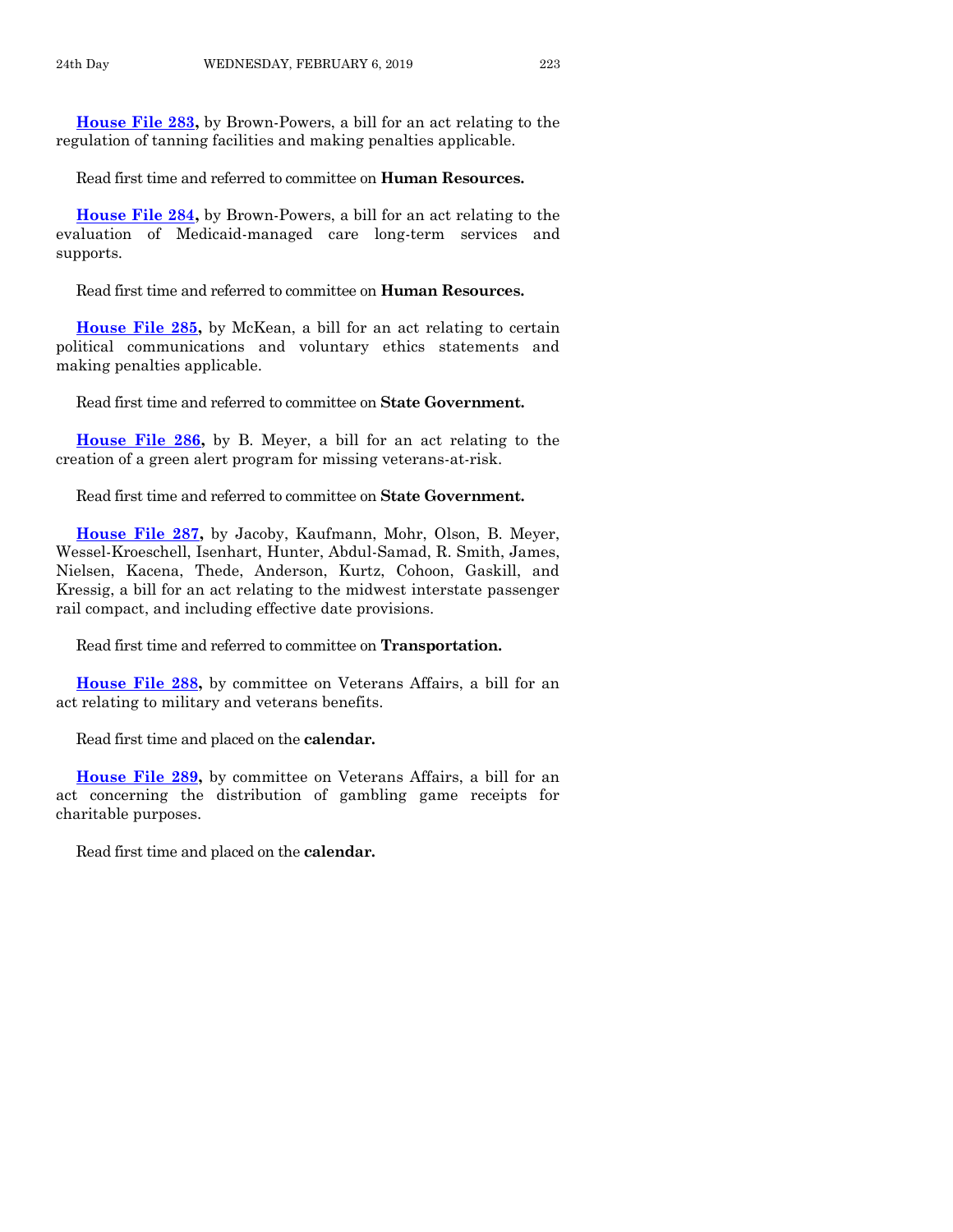**[House File 290,](https://www.legis.iowa.gov/legislation/BillBook?ga=88&ba=HF290)** by committee on Economic Growth, a bill for an act relating to eligibility and reporting requirements for the skilled workforce shortage tuition grant program.

Read first time and placed on the **calendar.**

**[House File 291,](https://www.legis.iowa.gov/legislation/BillBook?ga=88&ba=HF291)** by committee on Human Resources, a bill for an act relating to the community spouse resource allowance under the Medicaid program.

Read first time and placed on the **calendar.**

**[House File 292,](https://www.legis.iowa.gov/legislation/BillBook?ga=88&ba=HF292)** by committee on Human Resources, a bill for an act relating to the frequency of the reporting of the annual analysis and findings relative to Medicaid managed care member appeals.

Read first time and placed on the **calendar.**

**[House File 293,](https://www.legis.iowa.gov/legislation/BillBook?ga=88&ba=HF293)** by Shipley, a bill for an act creating a direct marketing food initiative task force to study issues affecting the direct marketing of food produced by farmers to consumers.

Read first time and referred to committee on **Commerce.**

**[House File 294,](https://www.legis.iowa.gov/legislation/BillBook?ga=88&ba=HF294)** by Fry, a bill for an act relating to the brain injury home and community-based services waiver monthly budget maximum.

Read first time and referred to committee on **Human Resources.**

**[House File 295,](https://www.legis.iowa.gov/legislation/BillBook?ga=88&ba=HF295)** by Fry and Heddens, a bill for an act relating to reimbursement for dually eligible Medicare and Medicaid beneficiaries receiving the Medicare hospice benefit in a nursing facility.

Read first time and referred to committee on **Human Resources.**

**[House File 296,](https://www.legis.iowa.gov/legislation/BillBook?ga=88&ba=HF296)** by Fry, a bill for an act relating to the enrollment process for Medicaid home and community-based services waivers.

Read first time and referred to committee on **Human Resources.**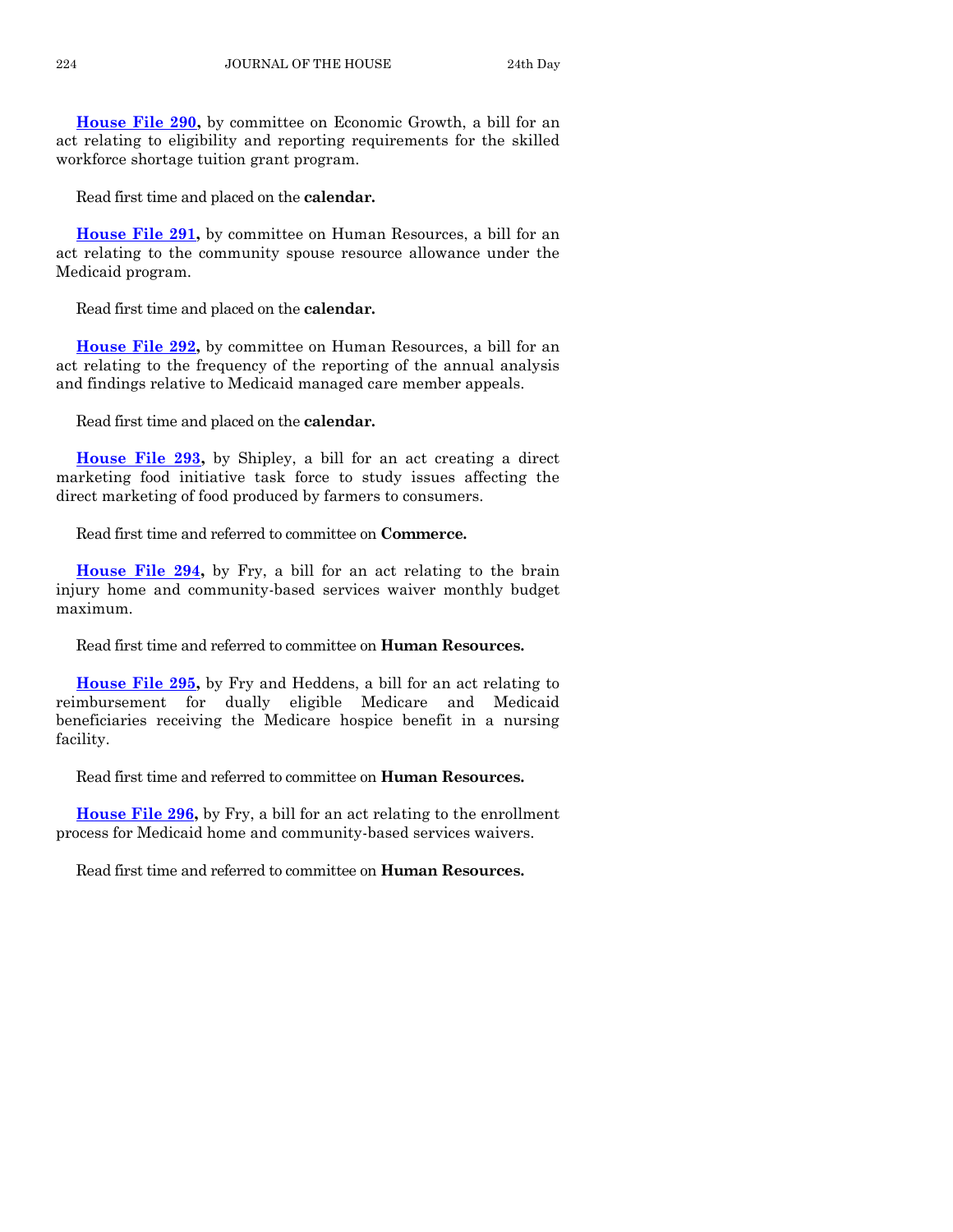**[House File 297,](https://www.legis.iowa.gov/legislation/BillBook?ga=88&ba=HF297)** by Shipley, a bill for an act relating to the provision of informed consent prior to the administration of a vaccine.

Read first time and referred to committee on **Human Resources.**

**[House File 298,](https://www.legis.iowa.gov/legislation/BillBook?ga=88&ba=HF298)** by Fry, a bill for an act relating to temporary staffing agencies for nursing services.

Read first time and referred to committee on **Human Resources.**

**[House File 299,](https://www.legis.iowa.gov/legislation/BillBook?ga=88&ba=HF299)** by Jacobsen, Anderson, Fisher, Kerr, Baxter, Thompson, Sorensen, Bacon, Gaskill, McConkey, Salmon, Kurth, Gerhold, Gustafson, Wheeler, and Bossman, a bill for an act creating the criminal offense of female genital mutilation and providing penalties.

Read first time and referred to committee on **Judiciary.**

**[House File 300,](https://www.legis.iowa.gov/legislation/BillBook?ga=88&ba=HF300)** by Windschitl, a bill for an act directing the department of natural resources to develop and offer for use a mobile application for purchasing and displaying licenses and tags for hunting and fishing.

Read first time and referred to committee on **Natural Resources.**

**[House File 301,](https://www.legis.iowa.gov/legislation/BillBook?ga=88&ba=HF301)** by Gaskill, a bill for an act relating to the definition of intelligent mail barcode and mailed absentee ballots.

Read first time and referred to committee on **State Government.**

**[House File 302,](https://www.legis.iowa.gov/legislation/BillBook?ga=88&ba=HF302)** by Jacobsen, a bill for an act requiring rescission of existing regulations by state agencies when new regulations are adopted, providing for approval by the department of management of rulemaking, providing related procedures, and including effective date and applicability provisions.

Read first time and referred to committee on **State Government.**

**[House File 303,](https://www.legis.iowa.gov/legislation/BillBook?ga=88&ba=HF303)** by committee on Economic Growth, a bill for an act relating to a statewide welcome center program.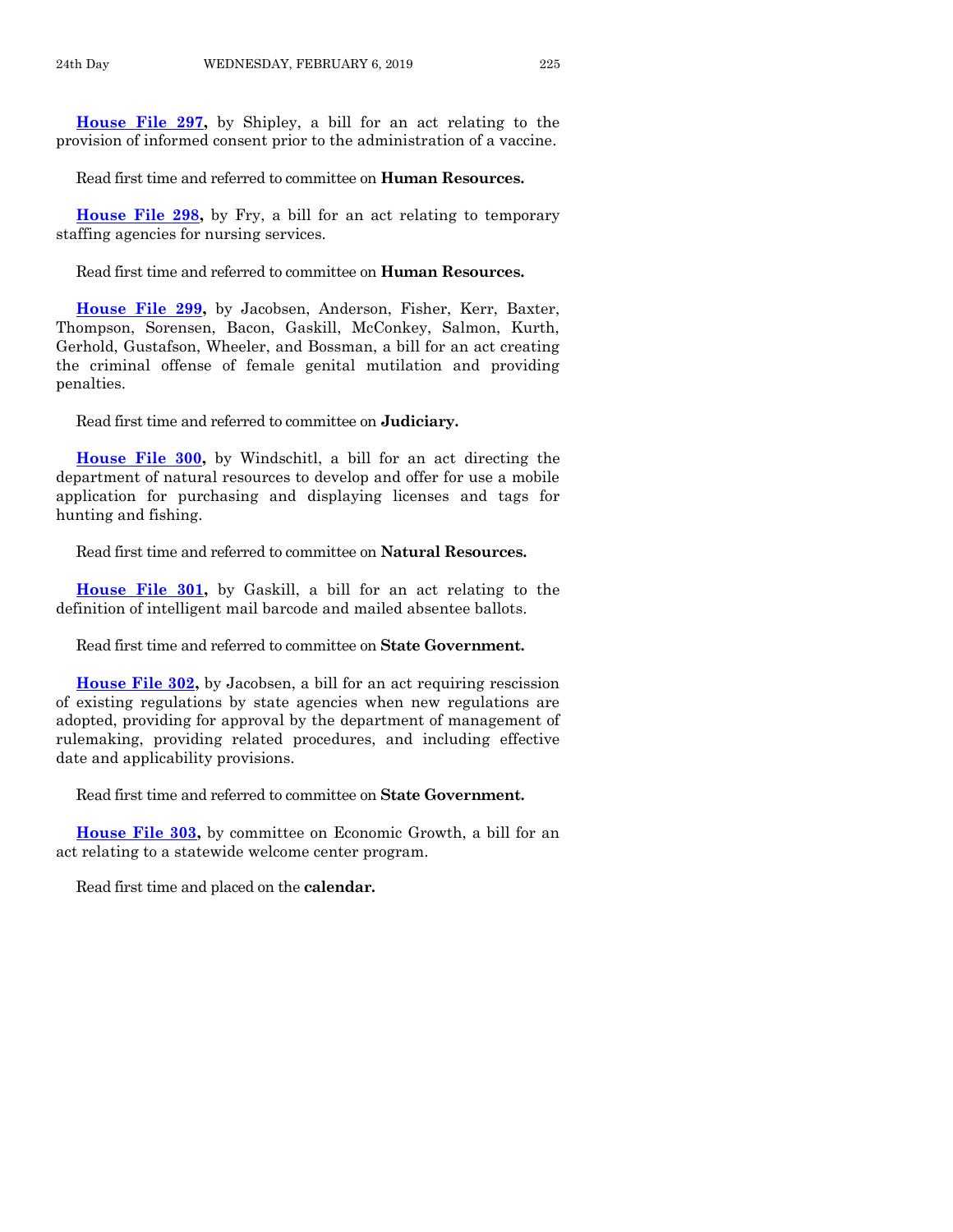**[House File 304,](https://www.legis.iowa.gov/legislation/BillBook?ga=88&ba=HF304)** by committee on Human Resources, a bill for an act relating to reports of personal degradation by caretakers of dependent adults in facilities and programs regulated by the department of inspections and appeals.

Read first time and placed on the **calendar.**

**[House File 305,](https://www.legis.iowa.gov/legislation/BillBook?ga=88&ba=HF305)** by committee on Economic Growth, a bill for an act relating to the enhance Iowa board and moneys allocated by the board.

Read first time and placed on the **calendar.**

**[House File 306,](https://www.legis.iowa.gov/legislation/BillBook?ga=88&ba=HF306)** by committee on Education, a bill for an act relating to public school funding by establishing the state percent of growth and the categorical state percent of growth for the budget year beginning July 1, 2019, modifying provisions relating to the property tax replacement payments, and including effective date provisions.

Read first time and placed on the **calendar.**

**[House File 307,](https://www.legis.iowa.gov/legislation/BillBook?ga=88&ba=HF307)** by committee on Appropriations, a bill for an act relating to public school funding by modifying provisions relating to the regular program state cost per pupil, making appropriations to the transportation equity fund, establishing transportation data review and reporting requirements, and including effective date provisions.

Read first time and placed on the **Appropriations calendar.**

#### SPONSOR ADDED

[House File 147](https://www.legis.iowa.gov/legislation/BillBook?ga=88&ba=HF147) — Donahue of Linn

# HOUSE STUDY BILL COMMITTEE ASSIGNMENTS

## **[H.S.B. 128](https://www.legis.iowa.gov/legislation/BillBook?ga=88&ba=HSB128) Education**

Relating to a financial literacy requirement under the state's educational standards.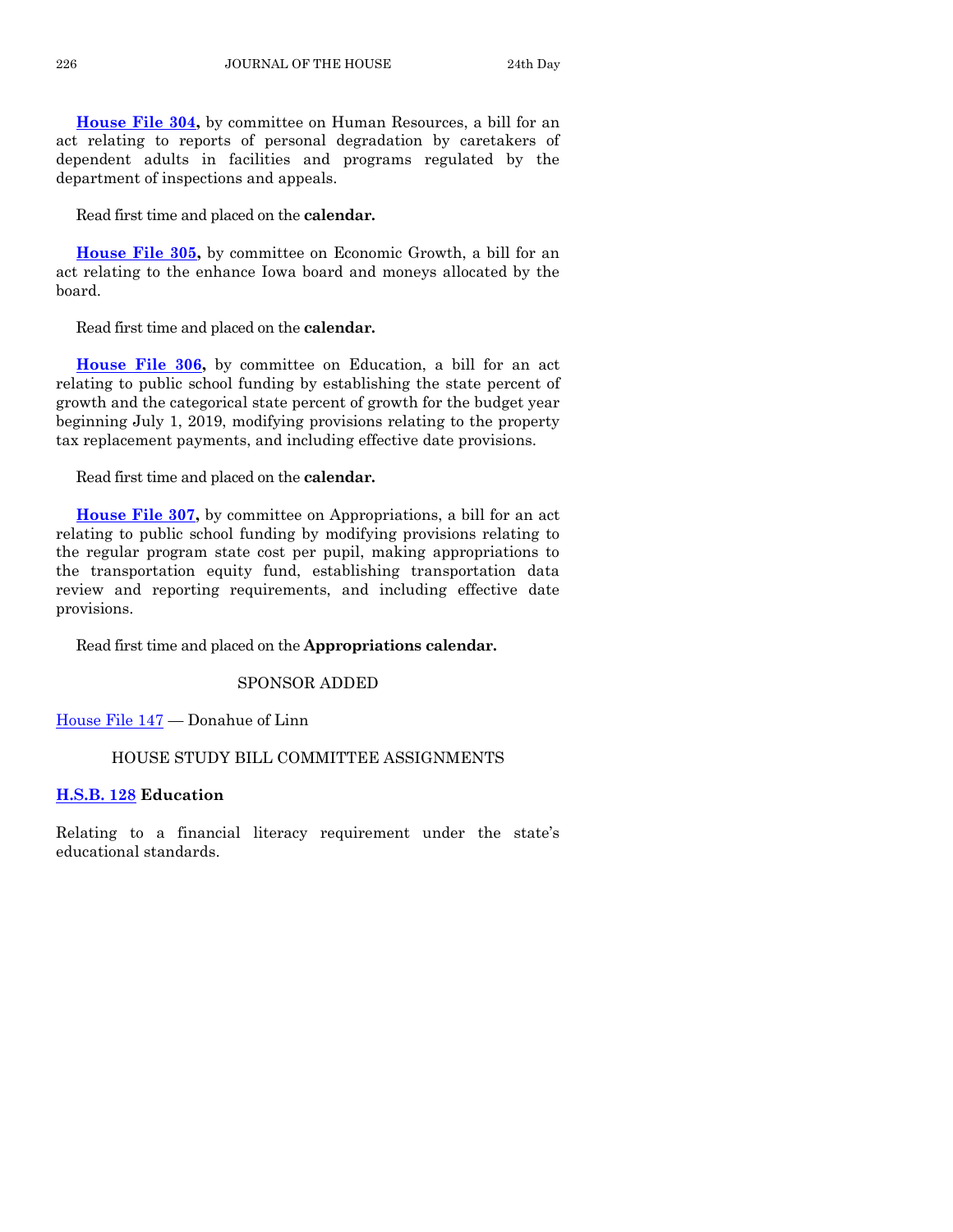# **[H.S.B. 129](https://www.legis.iowa.gov/legislation/BillBook?ga=88&ba=HSB129) Education**

To require school districts and accredited nonpublic schools to offer high school students an opportunity to take the United States citizenship and immigration services naturalization civics test, and including applicability provisions.

# **[H.S.B. 130](https://www.legis.iowa.gov/legislation/BillBook?ga=88&ba=HSB130) Education**

Relating to incentives for whole grade sharing and school district reorganization or dissolution.

# **[H.S.B. 131](https://www.legis.iowa.gov/legislation/BillBook?ga=88&ba=HSB131) Education**

Relating to the transportation equity program by establishing funding amounts, making appropriations, and including effective date provisions.

## **[H.S.B. 132](https://www.legis.iowa.gov/legislation/BillBook?ga=88&ba=HSB132) Commerce**

Relating to financial responsibility requirements for liability arising out of the ownership, maintenance, or use of a motor vehicle.

## **[H.S.B. 133](https://www.legis.iowa.gov/legislation/BillBook?ga=88&ba=HSB133) Transportation**

Relating to wrecked or salvage motor vehicles.

#### **[H.S.B. 134](https://www.legis.iowa.gov/legislation/BillBook?ga=88&ba=HSB134) Judiciary**

Relating to the temporary delegation of parental authority by the parent, guardian, or legal custodian of a child.

# **[H.S.B. 135](https://www.legis.iowa.gov/legislation/BillBook?ga=88&ba=HSB135) Veterans Affairs**

Relating to the creation of a green alert program for missing veterans-at-risk.

# **[H.S.B. 136](https://www.legis.iowa.gov/legislation/BillBook?ga=88&ba=HSB136) Judiciary**

Relating to nonsubstantive Code corrections.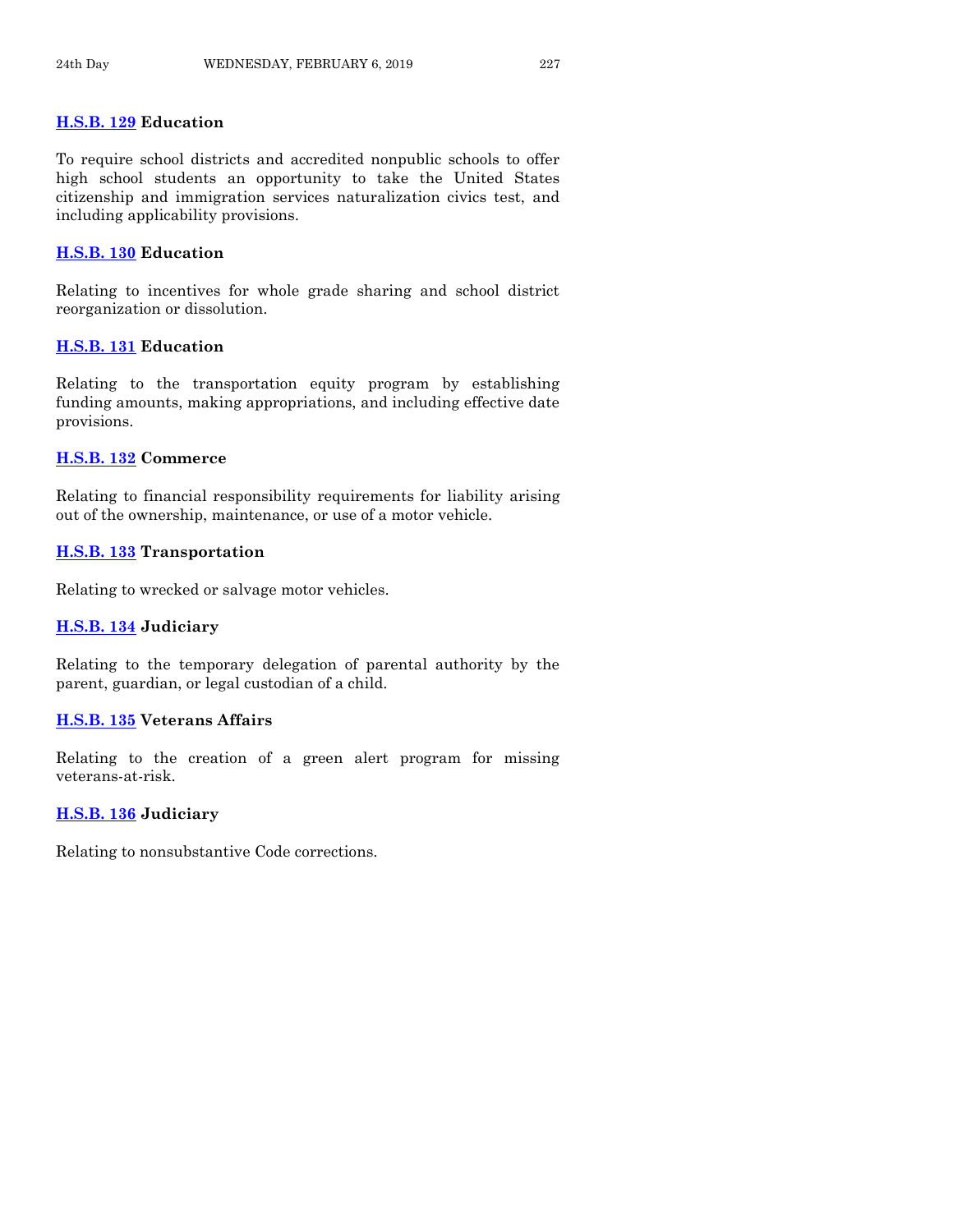# SUBCOMMITTEE ASSIGNMENTS

#### **[House File 52](https://www.legis.iowa.gov/legislation/BillBook?ga=88&ba=HF52)**

Public Safety: Salmon, Chair; Fry and Kressig.

#### **[House File 227](https://www.legis.iowa.gov/legislation/BillBook?ga=88&ba=HF227)**

Ways and Means: Bossman, Chair; Bloomingdale and Kurth.

#### **[House File 233](https://www.legis.iowa.gov/legislation/BillBook?ga=88&ba=HF233)**

Judiciary: Hinson, Chair; Bergan and Wessel-Kroeschell.

#### **[House File 254](https://www.legis.iowa.gov/legislation/BillBook?ga=88&ba=HF254)**

Ways and Means: Windschitl, Chair; Hein and Jacoby.

#### **[House File 255](https://www.legis.iowa.gov/legislation/BillBook?ga=88&ba=HF255)**

Ways and Means: Windschitl, Chair; Hein and Jacoby.

#### **[House File 277](https://www.legis.iowa.gov/legislation/BillBook?ga=88&ba=HF277)**

Ways and Means: Zumbach, Chair; Jacoby and Maxwell.

#### **[House File 278](https://www.legis.iowa.gov/legislation/BillBook?ga=88&ba=HF278)**

Ways and Means: Windschitl, Chair; Hein and Jacoby.

# HOUSE STUDY BILL SUBCOMMITTEE ASSIGNMENTS

#### **[House Study Bill 128](https://www.legis.iowa.gov/legislation/BillBook?ga=88&ba=HSB128)**

Education: A. Meyer, Chair; Gassman and Staed.

#### **[House Study Bill 129](https://www.legis.iowa.gov/legislation/BillBook?ga=88&ba=HSB129)**

Education: Hanusa, Chair; Gaines and A. Meyer.

#### **[House Study Bill 130](https://www.legis.iowa.gov/legislation/BillBook?ga=88&ba=HSB130)**

Education: Moore, Chair; Mascher and Shipley.

#### **[House Study Bill 131](https://www.legis.iowa.gov/legislation/BillBook?ga=88&ba=HSB131)**

Education: Dolecheck, Chair; Gassman and Winckler.

#### **[House Study Bill 132](https://www.legis.iowa.gov/legislation/BillBook?ga=88&ba=HSB132)**

Commerce: Bloomingdale, Chair; Grassley and Hall.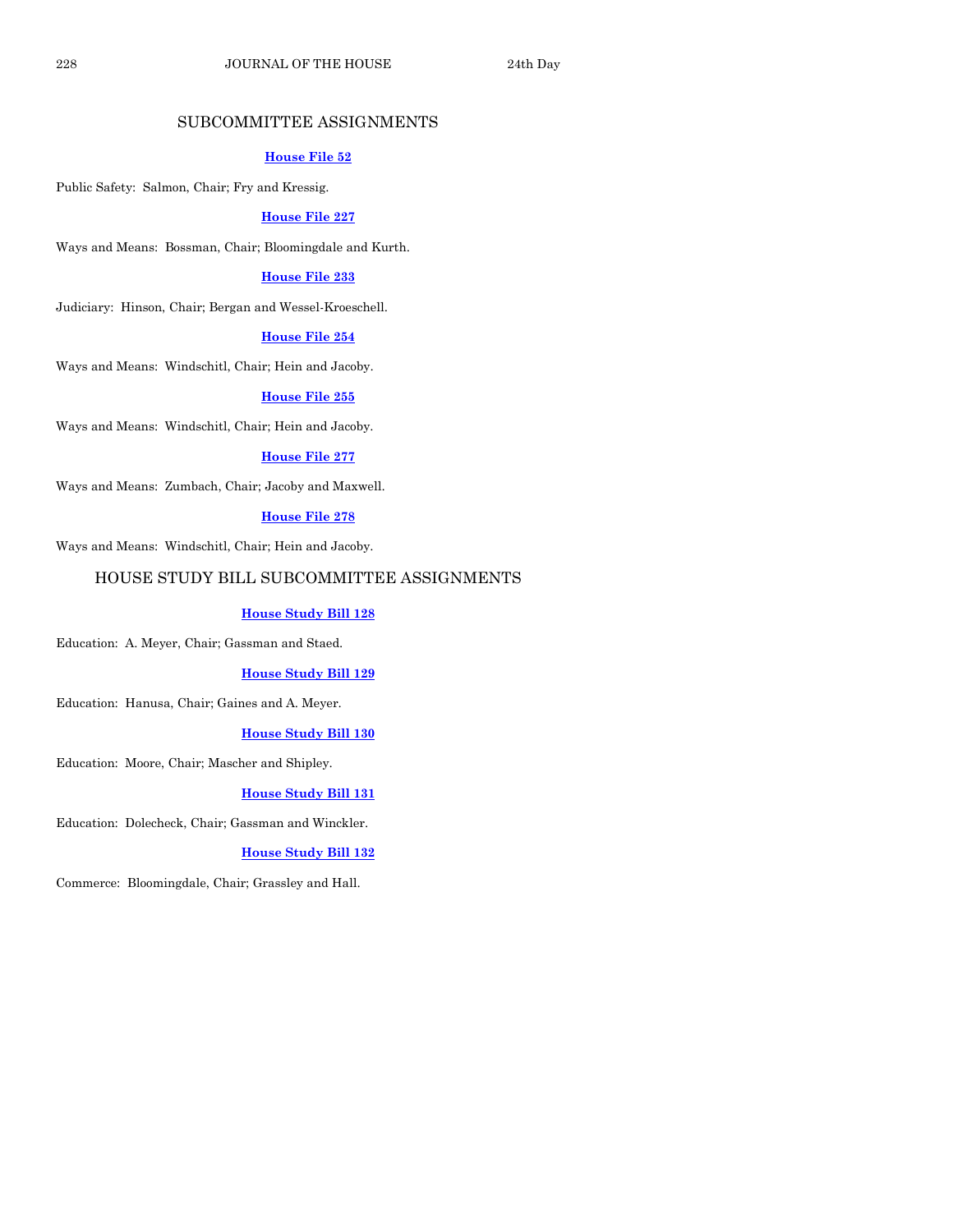#### **[House Study Bill 133](https://www.legis.iowa.gov/legislation/BillBook?ga=88&ba=HSB133)**

Transportation: Carlson, Chair; Best and Cohoon.

#### **[House Study Bill 134](https://www.legis.iowa.gov/legislation/BillBook?ga=88&ba=HSB134)**

Judiciary: Gustafson, Chair; Bergan and B. Meyer.

#### **[House Study Bill 135](https://www.legis.iowa.gov/legislation/BillBook?ga=88&ba=HSB135)**

Veterans Affairs: Jeneary, Chair; Kacena and Wills.

#### **[House Study Bill 136](https://www.legis.iowa.gov/legislation/BillBook?ga=88&ba=HSB136)**

Judiciary: Mitchell, Chair; Konfrst and McKean.

#### COMMITTEE RECOMMENDATIONS

MADAM SPEAKER: The Chief Clerk of the House respectfully reports that the following committee recommendations have been received and are on file in the office of the Chief Clerk:

# CARMINE BOAL Chief Clerk of the House

#### COMMITTEE ON APPROPRIATIONS

**Committee Bill** (Formerly [House Study Bill 111\)](https://www.legis.iowa.gov/legislation/BillBook?ga=88&ba=HSB111), relating to public school funding by modifying provisions relating to the regular program state cost per pupil, making appropriations to the transportation equity fund, and including effective date provisions.

Fiscal Note: **No**

Recommendation: **Amend and Do Pass** February 6, 2019.

#### COMMITTEE ON COMMERCE

**Committee Bill** (Formerly [House Study Bill 5\)](https://www.legis.iowa.gov/legislation/BillBook?ga=88&ba=HSB5), relating to franchisor-franchisee relationships for the purposes of certain employment laws and including applicability provisions.

Fiscal Note: **No**

Recommendation: **Amend and Do Pass** February 6, 2019.

**Committee Bill** (Formerly [House Study Bill 40\)](https://www.legis.iowa.gov/legislation/BillBook?ga=88&ba=HSB40), relating to the provision of debt management services in connection with educational loans, and making penalties applicable.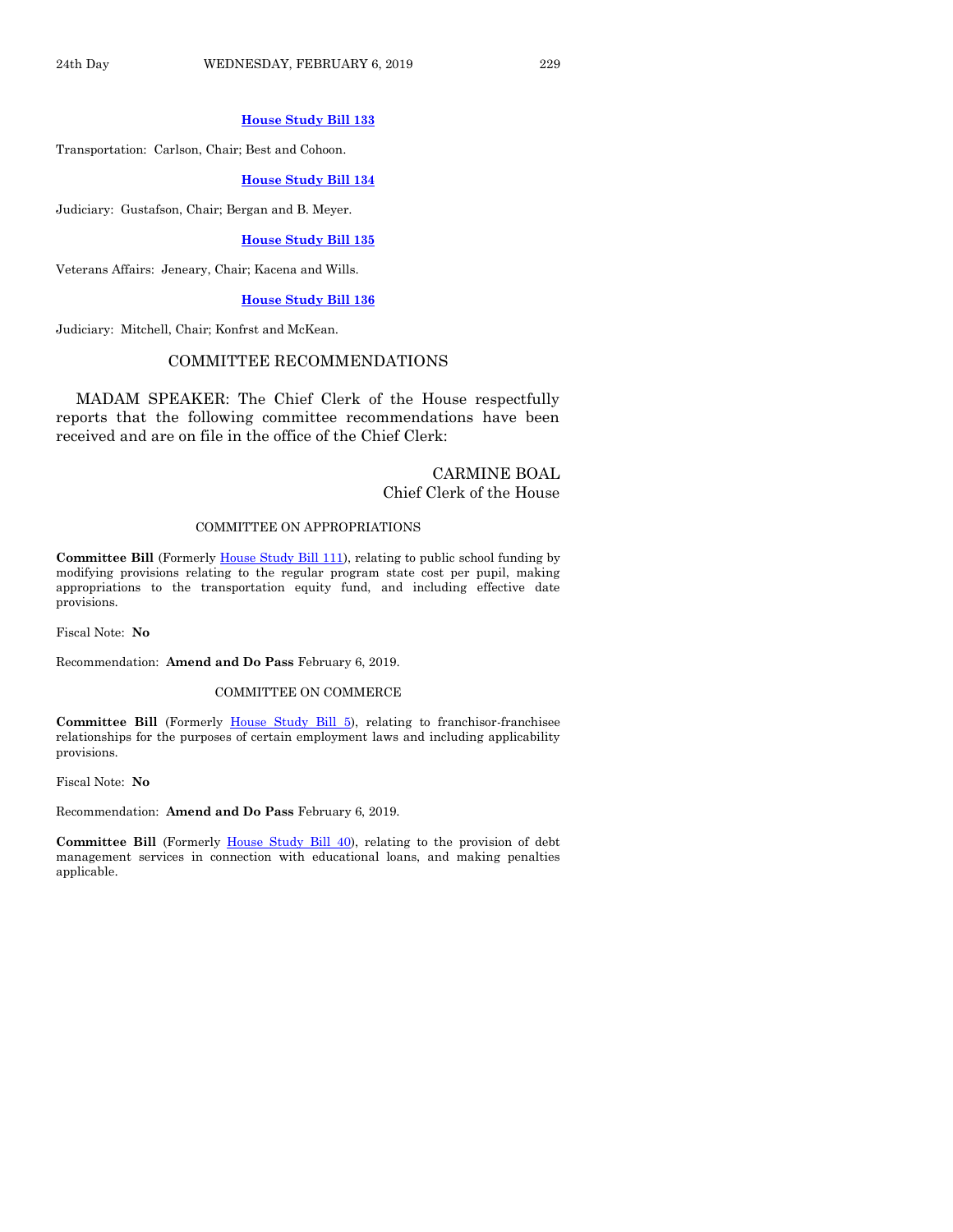Fiscal Note: **No**

Recommendation: **Do Pass** February 6, 2019.

#### COMMITTEE ON ECONOMIC GROWTH

Committee Bill (Formerly *House Study Bill 63)*, relating to the enhance Iowa board and moneys allocated by the board.

Fiscal Note: **No**

Recommendation: **Do Pass** February 5, 2019.

**Committee Bill** (Formerly House [Study Bill 66\)](https://www.legis.iowa.gov/legislation/BillBook?ga=88&ba=HSB66), relating to a statewide welcome center program.

Fiscal Note: **No**

Recommendation: **Do Pass** February 5, 2019.

**Committee Bill** (Formerly [House Study Bill 85\)](https://www.legis.iowa.gov/legislation/BillBook?ga=88&ba=HSB85), relating to eligibility and reporting requirements for the skilled workforce shortage tuition grant program.

Fiscal Note: **No**

Recommendation: **Do Pass** February 5, 2019.

#### COMMITTEE ON EDUCATION

**Committee Bill** (Formerly [House Study Bill 109\)](https://www.legis.iowa.gov/legislation/BillBook?ga=88&ba=HSB109), relating to public school funding by establishing the state percent of growth and the categorical state percent of growth for the budget year beginning July 1, 2019, modifying provisions relating to the property tax replacement payments, and including effective date provisions.

Fiscal Note: **No**

Recommendation: **Do Pass** February 6, 2019.

#### COMMITTEE ON ETHICS

**Committee Bill** (Formerly [House Study Bill 96\)](https://www.legis.iowa.gov/legislation/BillBook?ga=88&ba=HSB96), relating to the joint rules governing lobbyists of the Senate and House of Representatives for the Eighty-eighth General Assembly.

Fiscal Note: **No**

Recommendation: **Do Pass** February 6, 2019.

**Committee Bill** (Formerly [House Study Bill 97\)](https://www.legis.iowa.gov/legislation/BillBook?ga=88&ba=HSB97), relating to the code of ethics of the House of Representatives for the Eighty-eighth General Assembly.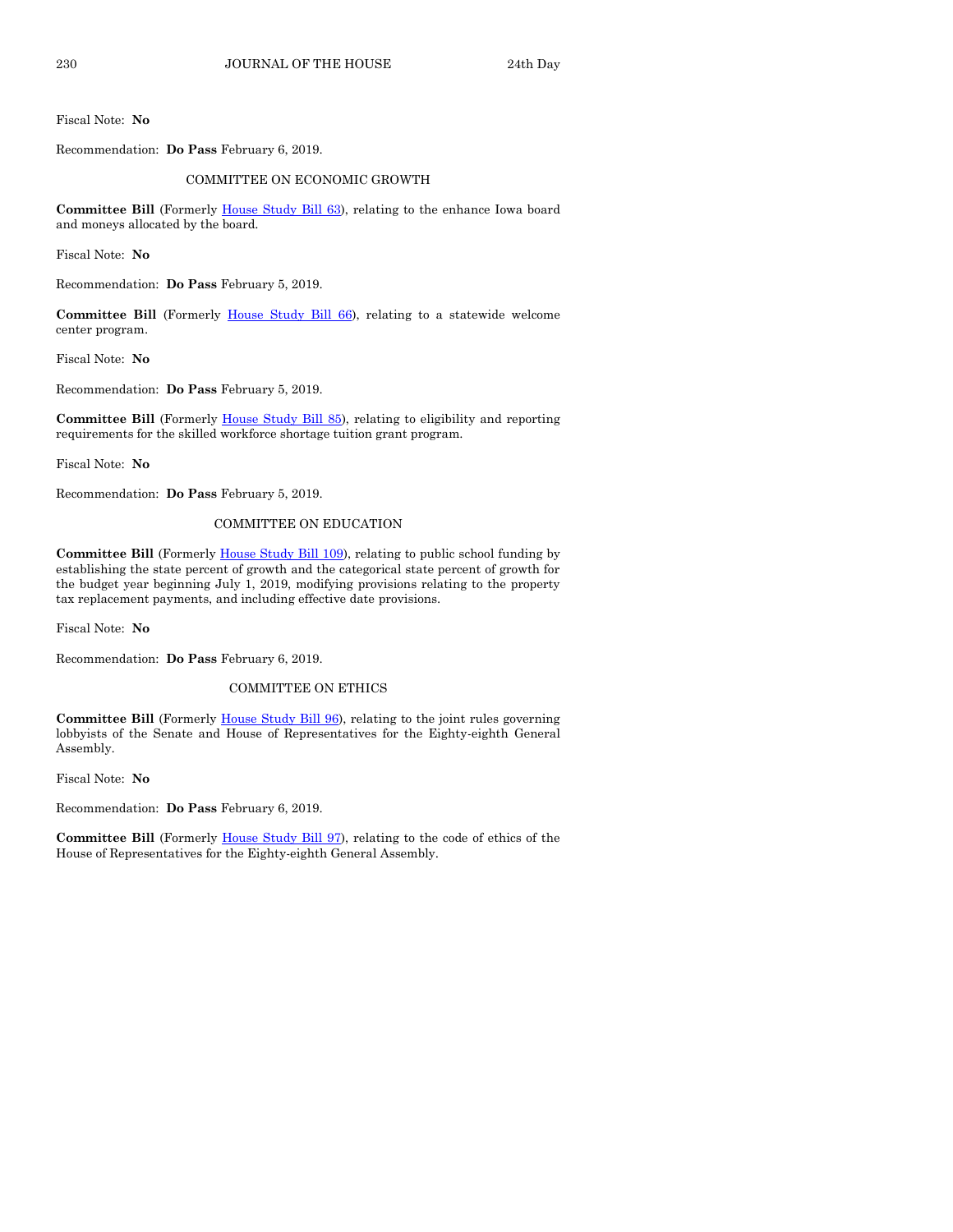Fiscal Note: **No**

Recommendation: **Amend and Do Pass** February 6, 2019.

#### COMMITTEE ON HUMAN RESOURCES

Committee Bill (Formerly [House Study Bill 74\)](https://www.legis.iowa.gov/legislation/BillBook?ga=88&ba=HSB74), relating to reports of personal degradation by caretakers of dependent adults in facilities and programs regulated by the department of inspections and appeals.

Fiscal Note: **No**

Recommendation: **Do Pass** February 5, 2019.

Committee Bill (Formerly [House Study Bill 75\)](https://www.legis.iowa.gov/legislation/BillBook?ga=88&ba=HSB75), relating to the community spouse resource allowance under the Medicaid program.

Fiscal Note: **No**

Recommendation: **Do Pass** February 5, 2019.

**Committee Bill** (Formerly [House Study Bill 76\)](https://www.legis.iowa.gov/legislation/BillBook?ga=88&ba=HSB76), relating to the frequency of the reporting of the annual analysis and findings relative to Medicaid managed care member appeals.

Fiscal Note: **No**

Recommendation: **Do Pass** February 5, 2019.

#### COMMITTEE ON JUDICIARY

**Committee Bill** (Formerly [House Study Bill 9\)](https://www.legis.iowa.gov/legislation/BillBook?ga=88&ba=HSB9), relating to qualifications to practice law in Iowa and regulation of persons admitted to practice law in a jurisdiction of the United States other than Iowa.

Fiscal Note: **No**

Recommendation: **Do Pass** February 6, 2019.

Committee Bill (Formerly **House Study Bill 10)**, relating to state employee defense and indemnification from certain claims and actions.

Fiscal Note: **No**

Recommendation: **Do Pass** February 6, 2019.

**Committee Bill** (Formerly [House Study Bill 21\)](https://www.legis.iowa.gov/legislation/BillBook?ga=88&ba=HSB21), relating to the exploitation of a dependent adult by a caretaker.

Fiscal Note: **No**

Recommendation: **Do Pass** February 6, 2019.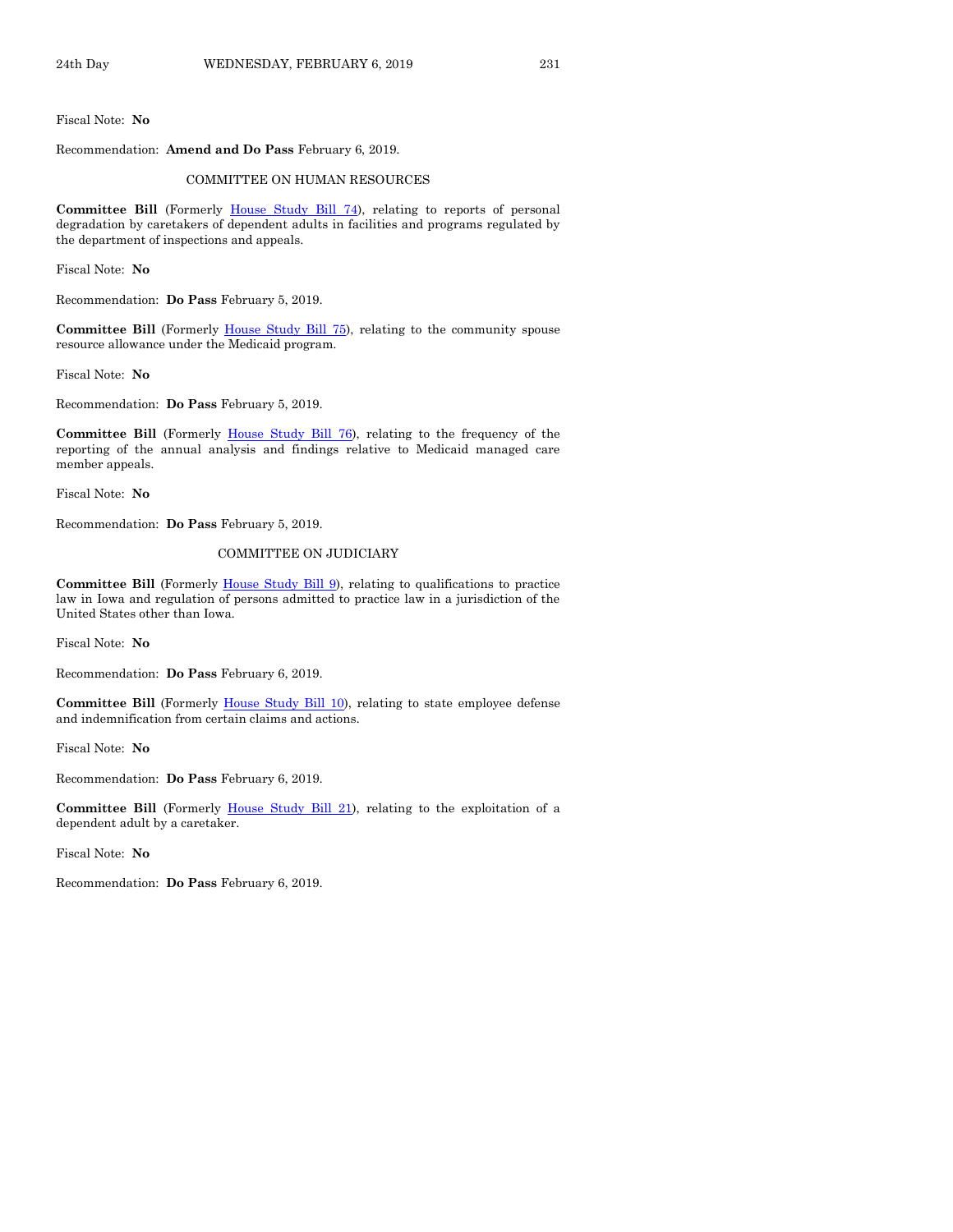Committee Bill (Formerly [House Study Bill 25\)](https://www.legis.iowa.gov/legislation/BillBook?ga=88&ba=HSB25), relating to the requirements for certifications of trust and including applicability provisions.

Fiscal Note: **No**

Recommendation: **Do Pass** February 6, 2019.

**Committee Bill** (Formerly [House Study Bill 28\)](https://www.legis.iowa.gov/legislation/BillBook?ga=88&ba=HSB28), relating to postconviction relief procedure and the underlying trial court record of the proceedings challenged.

Fiscal Note: **No**

Recommendation: **Amend and Do Pass** February 6, 2019.

**Committee Bill** (Formerly [House Study Bill 30\)](https://www.legis.iowa.gov/legislation/BillBook?ga=88&ba=HSB30), relating to the definition of vulnerable elder.

Fiscal Note: **No**

Recommendation: **Amend and Do Pass** February 6, 2019.

#### COMMITTEE ON NATURAL RESOURCES

**Committee Bill** (Formerly [House File 49\)](https://www.legis.iowa.gov/legislation/BillBook?ga=88&ba=HF49), relating to weapons requirements for nonambulatory hunters.

Fiscal Note: **No**

Recommendation: **Do Pass** February 6, 2019.

**Committee Bill** (Formerl[y House File 156\)](https://www.legis.iowa.gov/legislation/BillBook?ga=88&ba=HF156), relating to damages assessed for engaging in prohibited actions involving eagles, and making penalties applicable.

Fiscal Note: **No**

Recommendation: **Do Pass** February 6, 2019.

#### COMMITTEE ON STATE GOVERNMENT

Committee Bill (Formerly [House Study Bill 55\)](https://www.legis.iowa.gov/legislation/BillBook?ga=88&ba=HSB55), proposing an amendment to the Constitution of the State of Iowa relating to the gubernatorial line of succession.

Fiscal Note: **No**

Recommendation: **Amend and Do Pass** February 5, 2019.

**Committee Bill** (Formerly [House Study Bill 59\)](https://www.legis.iowa.gov/legislation/BillBook?ga=88&ba=HSB59), relating to low-proof spirit beverages.

Fiscal Note: **No**

Recommendation: **Do Pass** February 5, 2019.